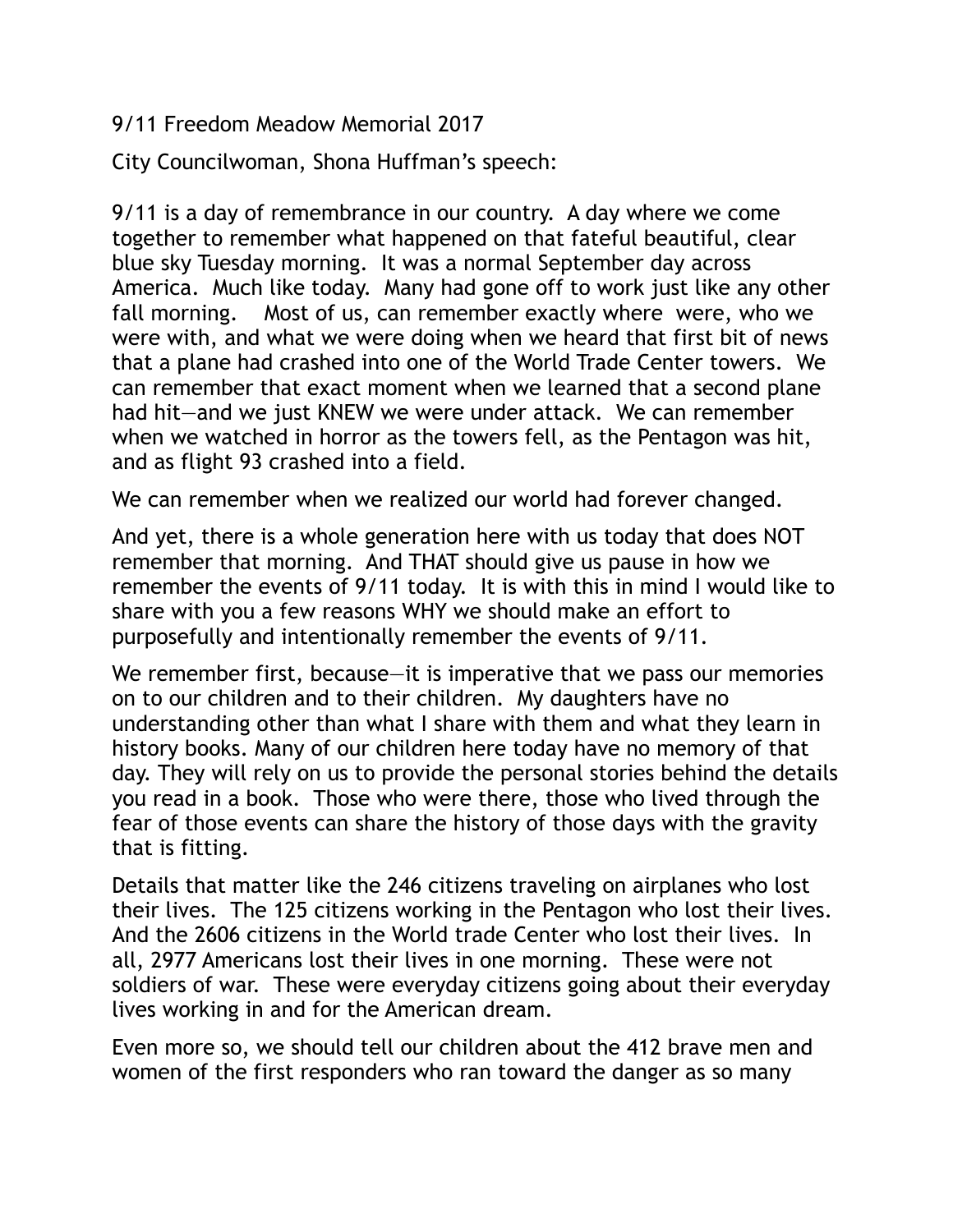were running away from the danger. Doing as they choose to do every day to protect us.

It is so important that the details of that day continue in order to maintain the truth of that day. History must not be rewritten. Our children must understand the overwhelming loss from 9/11. Our children must understand the sacrifice so many of our first responders willingly gave that morning. And it is our responsibility to share with our children the importance of that day so they indeed never forget as well. It's easy in a world with a 24 hour news cycle and things happening every day to forget. So we must work to intentionally always remember.

We remember because of how 9/11 brought us together as one nation. When we tell our children about 9/11 let us tell them how we watched moment after moment as good fought to overcome evil. We watched as rescuers pulled victims from the rubble. We watched as many pulled together to provide food and support for the rescuers.

Let us remind our children how our elected officials joined across their political differences—on the steps of our nation's capital to sing in unity, God Bless America.

Let us remind our children that our churches were filled that evening as people came together to pray.

Let us remind our children that American flags were posted everywhere on our homes, on our businesses, and along Main Streets across the country. We wanted to show we were Americans first. And that we were unified.

Let us remind our children that we were unified regardless of our positions—regardless of our politics—and regardless of our personal preferences. Let us remember the brave men and women who ran toward danger did not care whether you were a sinner or a saint—your political party, your ethnicity, or your background. They just did what they were called to do.

So today, when we choose to never forget—we remember because our children should know of those who lost their lives, AND the unity that carried us through those difficult hours, days, and weeks that followed.

And finally, we remember simply because we said we would never forget. We made a promise in the days after 9/11 to always remember. We owe